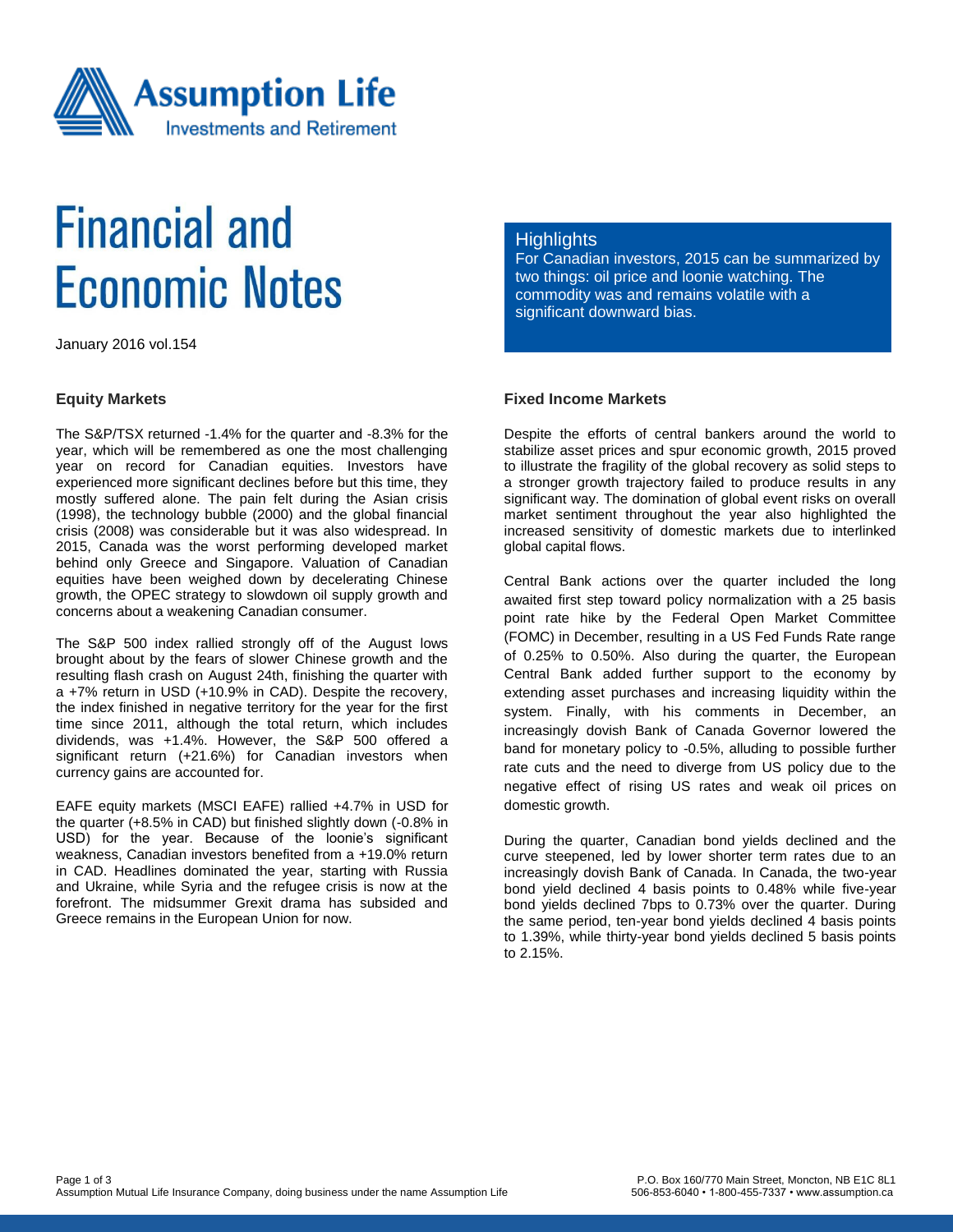

# **Financial and Economic Notes**

# **Assumption Life Investment Funds**

Applicable for Registered Pension Plan clients only

### **Gross returns as of December 31, 2015**

| <b>FUNDS</b>                                     | 1 MTH<br>%        | <b>YTD</b><br>%  | 1 year<br>%      | 2 years<br>%     | 3 years<br>%     | 4 years<br>%     | 5 years<br>%     |  |  |  |
|--------------------------------------------------|-------------------|------------------|------------------|------------------|------------------|------------------|------------------|--|--|--|
| <b>ASSUMPTION / LOUISBOURG FUNDS</b>             |                   |                  |                  |                  |                  |                  |                  |  |  |  |
| <b>Balanced Fund - RPP</b>                       | 0.0               | 3.9              | 3.9              | 6.5              | 9.4              | 8.4              | 6.8              |  |  |  |
| Multi-Index                                      | $\overline{0.3}$  | $\overline{4.3}$ | $\overline{4.3}$ | $\overline{7.6}$ | 9.4              | 8.9              | 7.1              |  |  |  |
| <b>Canadian Dividend Fund</b>                    | $-4.2$            | $-7.2$           | $-7.2$           | $-2.7$           | 4.5              | 6.4              | 4.7              |  |  |  |
| S&P / TSX Index                                  | $-3.1$            | $-8.3$           | $-8.3$           | $\overline{0.7}$ | 4.6              | 5.3              | $\overline{2.3}$ |  |  |  |
| U.S. Equity Fund (\$CAN)                         | $-0.3$            | 10.7             | 10.7             | 17.0             | 27.5             | 19.6             | 17.6             |  |  |  |
| S&P 500 Index (\$ CAN)                           | 2.7               | 21.6             | 21.6             | 22.8             | 28.6             | 24.7             | 20.4             |  |  |  |
| <b>Money Market Fund</b>                         | 0.0               | 0.5              | 0.5              | 0.7              | 0.7              | 0.7              | 0.8              |  |  |  |
| SCM 91 Day T-Bills                               | 0.0               | 0.6              | 0.6              | 0.8              | 0.9              | 0.9              | 0.9              |  |  |  |
| <b>Canadian Equity Fund</b>                      | $-4.2$            | $-9.4$           | $-9.4$           | $-4.7$           | 1.6              | $\overline{3.1}$ | 0.0              |  |  |  |
| S&P / TSX Index                                  | $-3.1$            | $-8.3$           | $-8.3$           | 0.7              | 4.6              | 5.3              | 2.3              |  |  |  |
| <b>Fixed Income Fund</b>                         | 1.1               | 3.4              | 3.4              | 5.8              | $\overline{3.7}$ | 3.8              | 4.9              |  |  |  |
| <b>SCM Universe Bond Index</b>                   | 1.1               | 3.5              | 3.5              | 6.1              | 3.6              | 3.6              | 4.8              |  |  |  |
| <b>Growth Portfolio</b>                          | $-0.7$            | 4.1              | 4.1              | 6.6              | 13.1             | 11.7             | n/a              |  |  |  |
| Multi-Index                                      | $-0.7$            | 2.5              | 2.5              | 6.8              | 11.4             | 11.0             | n/a              |  |  |  |
| <b>Balanced Growth Portfolio</b>                 | $-0.4$            | 4.0              | 4.0              | 6.4              | 11.4             | 10.3             | n/a              |  |  |  |
| Multi-Index                                      | $-0.4$            | 2.5              | 2.5              | 6.4              | 9.4              | 9.1              | n/a              |  |  |  |
| <b>Balanced Portfolio</b>                        | 0.1               | $\overline{3.9}$ | $\overline{3.9}$ | 6.5              | 9.2              | 8.6              | n/a              |  |  |  |
| Multi-Index                                      | 0.1               | 2.8              | 2.8              | 6.2              | 7.4              | 7.2              | n/a              |  |  |  |
| <b>Conservative Portfolio</b>                    | 0.5               | 3.8              | 3.8              | 5.8              | 6.3              | 6.2              | n/a              |  |  |  |
| Multi-Index                                      | 0.6               | 3.1              | 3.1              | 6.0              | 5.4              | 5.3              | n/a              |  |  |  |
| <b>Canadian Small Capitalization Equity Fund</b> | $-1.5$            | $-6.7$           | $-6.7$           | $-3.7$           | 4.8              | $\overline{3.7}$ | 1.1              |  |  |  |
| <b>BMO NB Small Cap Weighted Index</b>           | $-1.6$            | $-13.3$          | $-13.3$          | $-8.0$           | $-3.1$           | $-2.9$           | $-5.7$           |  |  |  |
| <b>Momentum Fund</b>                             | $\overline{-3.0}$ | $-4.1$           | $-4.1$           | $-1.7$           | $\overline{7.2}$ | 5.7              | 0.7              |  |  |  |
| S&P / TSX Index                                  | $-3.1$            | $-8.3$           | $-8.3$           | $\overline{0.7}$ | $\overline{4.6}$ | 5.3              | $\overline{2.3}$ |  |  |  |
| <b>FIDELITY FUNDS</b>                            |                   |                  |                  |                  |                  |                  |                  |  |  |  |
| <b>Canadian Opportunities Fund</b>               | $-0.1$            | $-6.8$           | $-6.8$           | 2.1              | 7.4              | 8.6              | 5.1              |  |  |  |
| S&P / TSX Small and Mid Cap Combined Index       | $-3.0$            | $-10.0$          | $-10.0$          | $-2.5$           | 2.2              | 2.8              | 0.6              |  |  |  |
| <b>True North Fund</b>                           | $-1.4$            | 0.4              | 0.4              | 7.9              | 13.4             | 12.7             | $\overline{8.7}$ |  |  |  |
| S&P / TSX Index                                  | $-3.1$            | $-8.3$           | $-8.3$           | 0.7              | 4.6              | 5.3              | 2.3              |  |  |  |
| <b>International Growth Fund</b>                 | $\overline{2.7}$  | 25.5             | 25.5             | 15.9             | 19.0             | 18.6             | 11.6             |  |  |  |
| <b>MSCI EAFE Index</b>                           | 2.9               | 19.0             | 19.0             | 11.1             | 17.3             | 16.7             | 10.8             |  |  |  |
| <b>Europe Fund</b>                               | $\overline{1.1}$  | 21.8             | 21.8             | 9.5              | 17.2             | 19.9             | 12.7             |  |  |  |
| <b>MSCI</b> Europe Index                         | 1.6               | 16.5             | 16.5             | 9.2              | 16.8             | 16.7             | 11.1             |  |  |  |
| <b>American Disciplined Equity Fund</b>          | $\overline{1.8}$  | 20.7             | 20.7             | 22.6             | 29.0             | 24.7             | 18.9             |  |  |  |
| S&P 500 Index (\$CAN)                            | 2.7               | 21.6             | 21.6             | 22.8             | 28.6             | 24.7             | 20.4             |  |  |  |
| <b>NorthStar Fund</b>                            | 4.1               | 27.8             | 27.8             | 21.9             | 30.5             | 25.2             | 18.0             |  |  |  |
| MSCI World Index                                 | 2.5               | 18.9             | 18.9             | 16.6             | 22.5             | 20.2             | 15.0             |  |  |  |
| <b>Monthly Income Fund</b>                       | $-0.3$            | 3.5              | 3.5              | 6.9              | 9.3              | 9.3              | 9.1              |  |  |  |
| Multi-Index                                      | 0.3               | 4.3              | 4.3              | 7.6              | 9.4              | 8.9              | 7.1              |  |  |  |
| <b>Canadian Asset Allocation Fund</b>            | $-1.2$            | 1.5              | 1.5              | 6.8              | 8.7              | 7.7              | 5.5              |  |  |  |
| Multi-Index                                      | 0.3               | 4.3              | 4.3              | 7.6              | 9.4              | 8.9              | 7.1              |  |  |  |
| <b>Far East Fund</b>                             | 2.5               | 19.5             | 19.5             | 14.9             | 14.8             | 16.7             | n/a              |  |  |  |
| MSCI AC FE ex Jap (G)                            | 3.6               | 8.9              | 8.9              | 10.8             | 10.9             | 13.0             | n/a              |  |  |  |